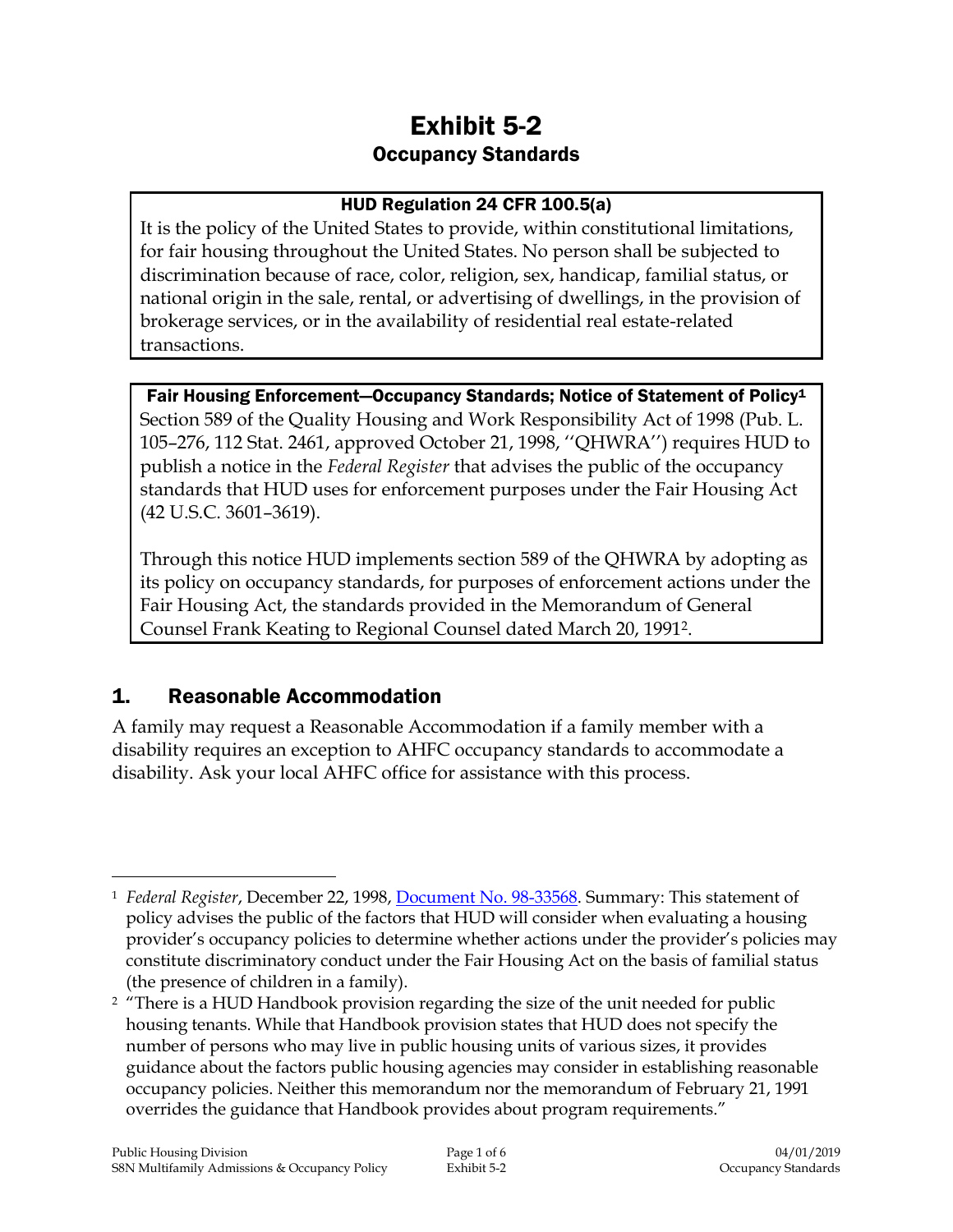## 2. Occupancy Standard

### HUD Public Housing Occupancy Guidebook, June 2003

HUD does not specify the number of persons who may live in public housing units of various sizes. PHAs are permitted to develop appropriate occupancy standards as long as the standards do not have the effect of discriminating against families with children. A HUD Notice of Statement of Policy published in the Federal Register on December 18, 1998, states that "…an occupancy policy of two persons in a bedroom, as a general rule, is reasonable under the Fair Housing Act." The Statement also suggests that PHAs are permitted to consider the following issues in establishing their own occupancy standards:

- Applicable state or local housing or occupancy codes (if any);
- Size and configuration of the PHA's housing units;
- Limitations imposed by the capacity of water and sewer systems;
- Site density issues;
- Characteristics of individual families; and
- Avoiding both under-utilizing space and overcrowding families.

When HUD's Office of Fair Housing and Equal Opportunity investigates an allegation of discrimination on the basis of familial status, it considers the above factors as well as the Statement of Policy.

#### HUD Public Housing Occupancy Guidebook, June 2003 Individual Family Characteristics

The Admissions and Continued Occupancy Policy (ACOP) must state the PHA's policy on the minimum and maximum number of persons who may live in units. Policies may address the following elements:

- Policies related for example to, babies under a specified age being able to share a bedroom with parents or two siblings, or persons who need a separate bedroom for reasons related to a disability;
- How the PHA will handle foster children in establishing unit size;
- Locations of units where the maximum standard is fewer than two persons per bedroom (for very small bedrooms) or more than two persons per bedroom (for very large bedrooms);
- Whether the PHA will permit applicants to be on waiting sub lists for more than one unit size, or whether the PHA requires each applicant to state the size unit for which he/she wishes to be listed;
- Whether the PHA will count an unborn child or a child in the process of being adopted as a family member in determining unit size (the PHA must count children who are added to the family by birth, adoption or court-awarded custody only after these events have occurred); and
- Whether the PHA has any special policies related to the occupancy of units of a certain size (e.g. hard-to-rent efficiencies).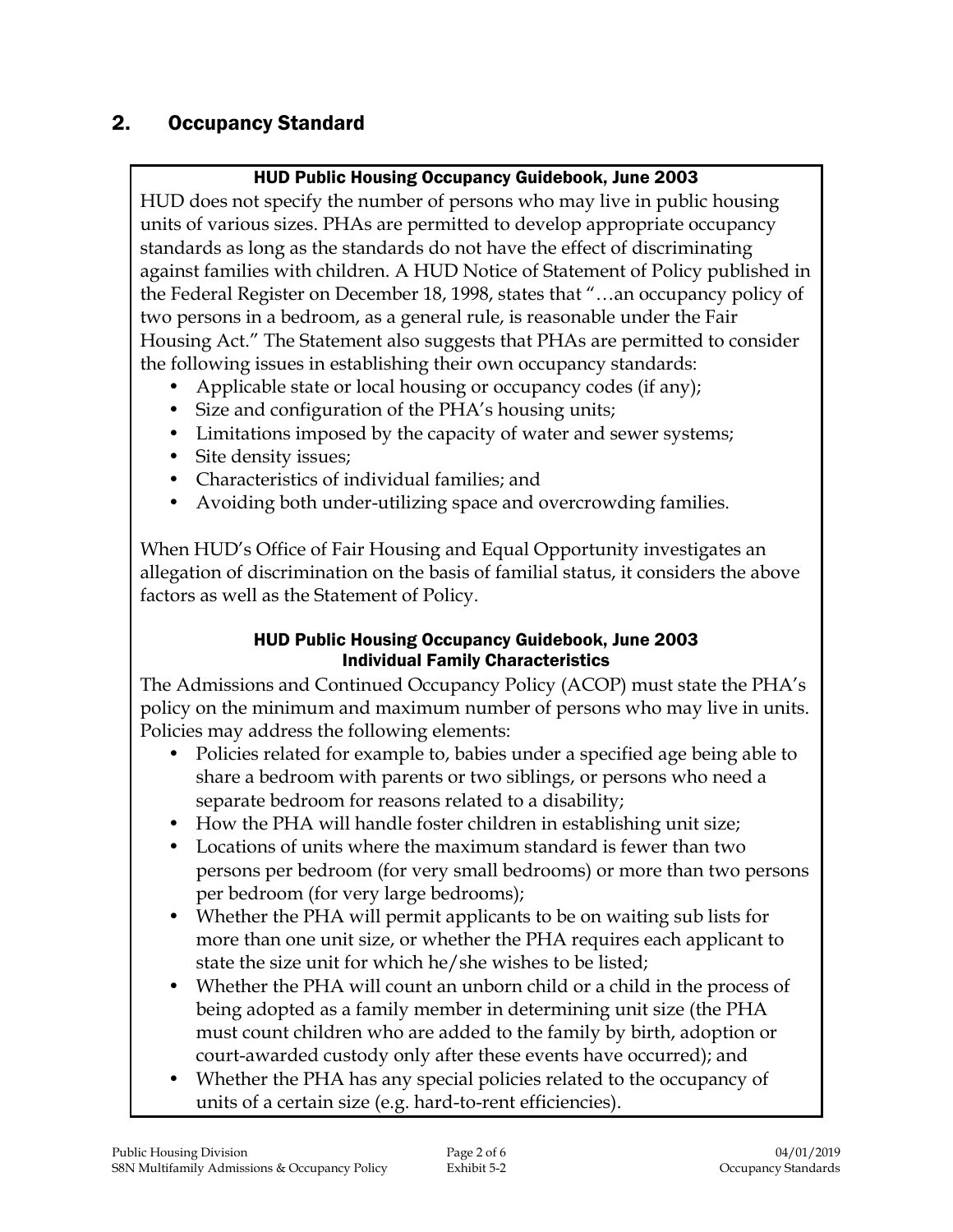### HUD Handbook 4350.3, June 2007

A. Overview. 1. Owners must develop and follow occupancy standards that take into account the size and number of bedrooms needed based on the number of people in the family.

B. Key Requirements.

1. Owners of all properties subject to this handbook, including subsidized housing cooperatives, must assign a family to a unit of appropriate size, taking into consideration all persons residing in the household.

2. Owners must have written standards describing the project eligibility criteria. Owners have discretion in developing specific occupancy standards for a property, as long as the standards do not violate fair housing requirements or contain prohibited policies and comply with the following.

a. Federal, State, and local fair housing and civil rights laws;

b. Tenant-landlord laws;

c. Zoning restrictions; and

d. HUD's Equal Opportunity and nondiscrimination requirements under HUD's administrative procedures.

E. General Occupancy Standards.

4. Owners may consider the size of the unit, the size of the bedrooms, and the number of bedrooms so long as their policy allows for family preferences (within HUD guidelines) to be considered. As owners develop and implement occupancy standards, they must take into consideration the following factors:

a. The number of persons in the family;

b. The age, sex and relationship of family members;

c. The family's need for a larger unit as a reasonable accommodation; and

d. Balancing the need to avoid overcrowding with the need to avoid underutilization of the space and unnecessary subsidy.

6. Counting family members. In order to determine the size of unit that would be appropriate for a particular family, the owner needs to determine the number of family members.

a. The owner must count all full-time members of the family.

b. The owner must also count all anticipated children. Anticipated children include the following:

(1) Children expected to be born to a pregnant woman;

(2) Children in the process of being adopted by an adult family member;

(3) Children whose custody is being obtained by an adult family member;

(4) Foster children who will reside in the unit;

(5) Children who are temporarily in a foster home who will return to the family; and

(6) Children in joint custody arrangements who are present in the household 50% or more of the time.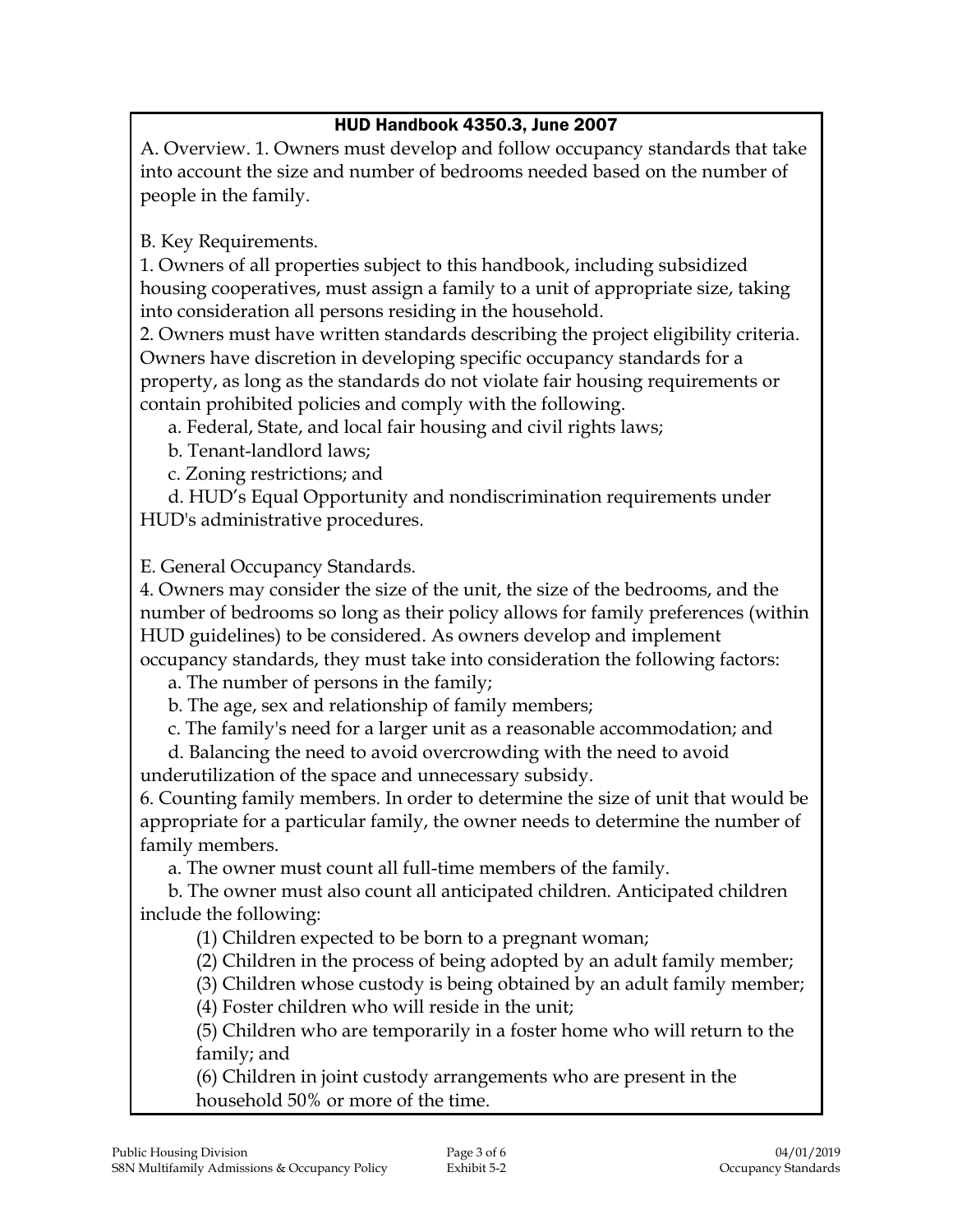c. The owner may count children who are away at school and who live at home during recesses. Owners should not count children who are away at school who have established residency at another address or location as evidenced by a lease agreement.

d. The owner must count live-in aides for purposes of determining appropriate unit size.

e. The owner may establish reasonable standards for counting family members that are temporarily in a correctional facility. For example, it is reasonable for an owner to count a teenager who will return to the family in six months from a detention center. It is not reasonable to count an adult member who may return to the family in two years following incarceration.

f. The owner must not count nonfamily members, such as adult children on active military duty, permanently institutionalized family members, or visitors. g. The owner must count foster adults living in the unit.

#### AHFC Policy

- 1. Families of like size and composition will occupy units that provide for the smallest number of bedrooms needed to house a family without overcrowding.
- 2. AHFC assigns two persons per bedroom (see Composition Factors section).
- 3. AHFC places families on waiting lists segregated by bedroom size to insure they occupy units that provide for the smallest number of bedrooms needed to house a family without overcrowding.
- 4. A family may only be placed on one bedroom size waiting list for each specific public housing program.
- 5. A family may choose to be on a waiting list for a smaller unit; however, the number of persons must not exceed the maximum persons allowed under the occupancy standard.
- 6. AHFC reserves the right to determine the family's occupancy standard.

| Number of Bedrooms | <b>Minimum Persons</b> | <b>Maximum Persons</b> |
|--------------------|------------------------|------------------------|
| Efficiency         | One                    | Two                    |
| One                | One                    | Three                  |
| Two                | Two                    | Five                   |
| Three              | Three                  | Seven                  |
| Four               | Four                   | Nine                   |
| Five               | Five                   | Eleven                 |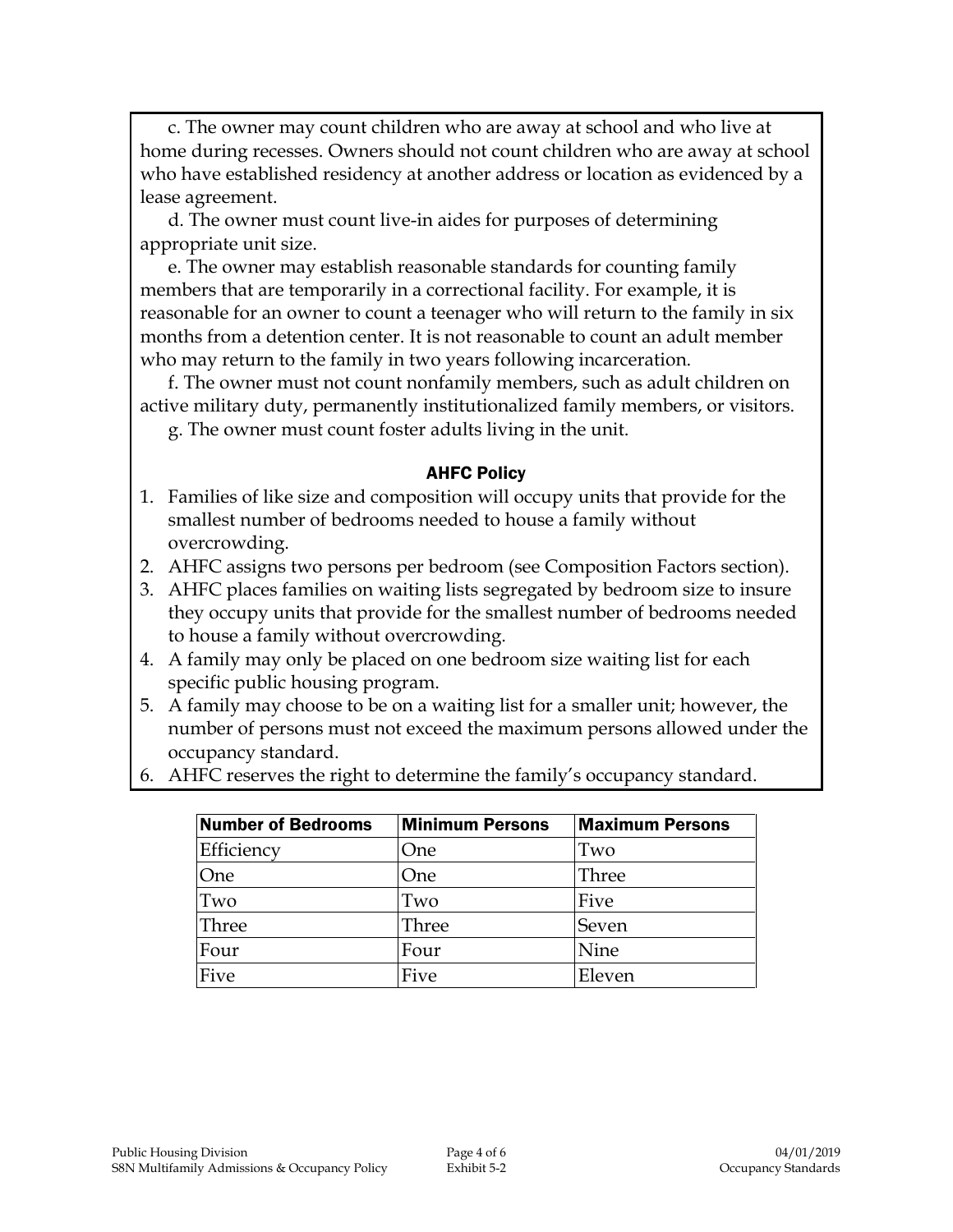## 3. Application

Occupancy Standards apply to:

- 1. All new admissions,
- 2. Families with changes to their household composition which may necessitate a change of unit size (see Transfer Policy), and
- 3. Families requesting to move due to a reasonable accommodation request, VAWA request, or for personal reasons.

## 4. Composition Factors

AHFC will consider the following factors when assigning a bedroom size.

- 1. All persons who are expected to reside regularly (at least 50 percent of the time) in the unit will be counted, including:
	- a) Minors in the process of adoption by the family. During the process, the family must furnish AHFC with verifications from the adoption agent that the child(ren) has been matched with the family.
	- b) Minors in the process of placement with the family as foster children. The family must furnish AHFC with verification from the licensing agent that the family has been approved as a foster family. AHFC will grant the additional subsidy required for the placement of foster children in the home.
	- c) Minors temporarily absent from the home due to placement in foster care. During the process, the family must furnish AHFC with verification from the foster care agent that the child(ren) will be returned to the family timely.
	- d) Minors obtained through custody agreements. The family must provide AHFC with custody verification.
	- e) Students who are away at school, but who live with the family during school breaks. The student must continue to claim the unit as the primary residence.
- 2. A pregnant woman is counted as two persons.
- 3. Two or more previously unrelated disabled/elderly persons who choose to live together may receive a two-bedroom unit upon request. Elderly or disabled individuals who decide to cohabitate due to financial, not familial status, encourages those individuals who are interested in sharing or pooling their resources to do so.
- 4. Family members of different generations are not required to share the same room.